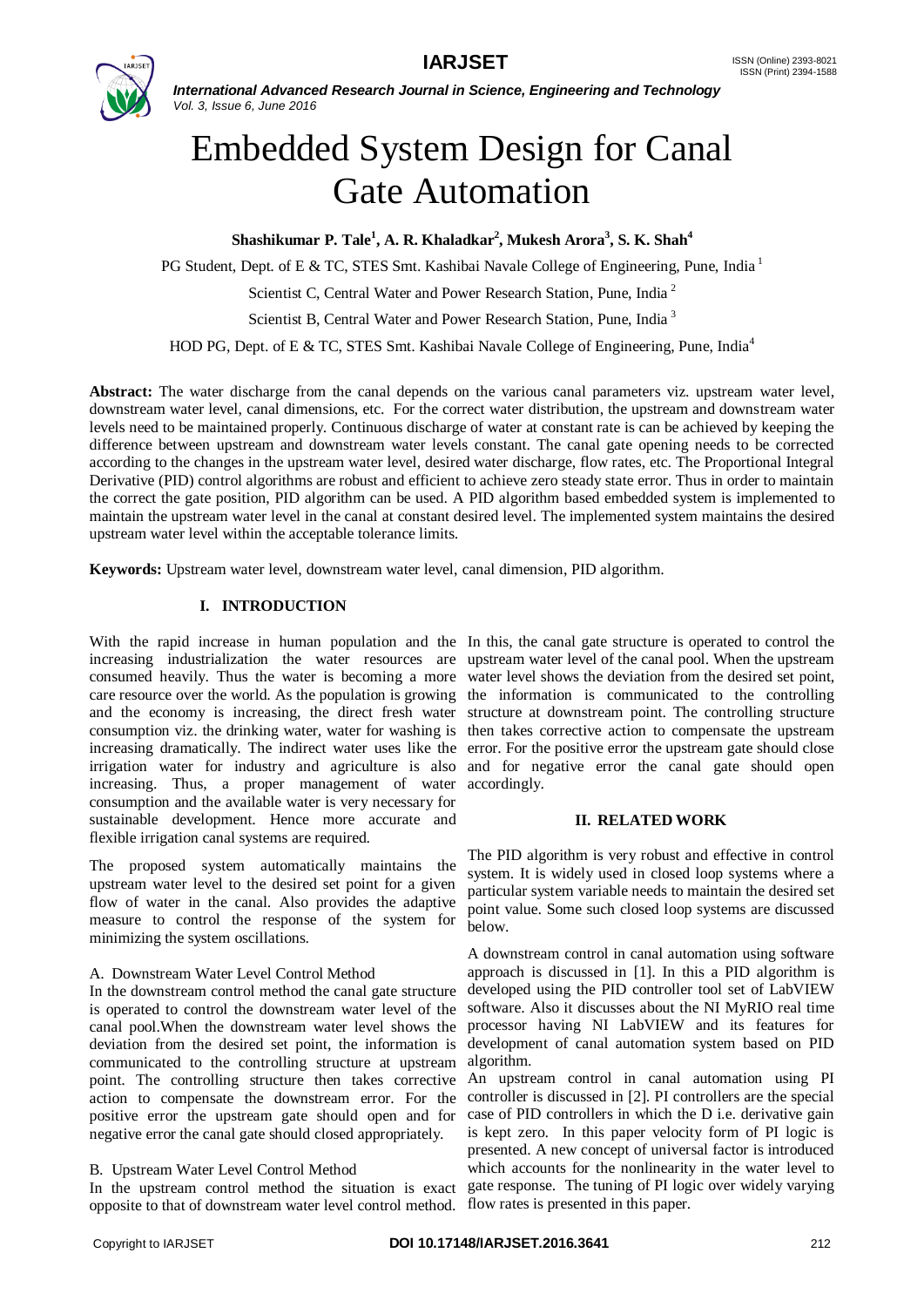

*International Advanced Research Journal in Science, Engineering and Technology Vol. 3, Issue 6, June 2016*

An adaptive PID algorithm to control the speed of a upstream and downstream water levels. The upstream separately excited DC motor is discussed in [3]. In this water level is of more interest as the canal models use paper, a dynamic sliding mode control technique along mainly the upstream water level control methods. The with the PID algorithm is introduced for DC motor ultrasonic signals are the signals with the frequencies control. Also the improvement in performance by the use above 20 kHz. The human ear has upper audible limit of of adaptive feature of PID is discussed along with the 20 kHz so cannot hear the ultrasonic sound. The ultrasonic simulation results.

A DC motor speed control using linear quadratic regulation (LQR) is discussed in [4]. In this paper the linear quadratic regulation (LQR) based tuning of the water level in the canal. The module has four pins viz. gains of PID is given. Also, the state weighting matrices VCC, GND, ECHO and TRIGGER. A supply of 5V is method of LQR for finding the set of optimal PID gains is sufficient for the normal module working. A high pulse of introduced. It is used for second order plus time delay 10µs is needed to be fed to the TRIGGER pin to start the (SOPTD) process utilizing the pole placement techniques.

A self-tuning PID control for permanent magnet the module it transmits a burst of 40 kHz ultrasonic sound synchronous motor (PMSM) is discussed in [5]. An and makes the ECHO pin high till it receives back the energy-based approach to PMSM control with parameters corresponding echo signal. The duration of the high pulse self-tuning PID control is introduced. The self-tuning PID gives the time (T) taken by the burst to traverse the path achieves good speed tracking motion by keeping the from module to target and back to module. Thus, the system's total energy to the desired value. The port-distance (D) of water level from the module can be controlled Hamiltonian structure of PMSM system is calculated as: presented.

A PID controller designed for position control of DC servo-motor is discussed in [6]. An Integral-Square-Error (ISE) minimization method is introduced which. The formulated ISE is minimized using the Luus-Jaakola (LJ) algorithm. Also, the results of LJ algorithm are compared with the Ziegler-Nichols (ZN) algorithm.

A novel feedback mechanism for the conventional proportional integral controller is discussed in [7]. In this paper current regulation using PI controller which is PID controller with derivative term zero is given. Also an approach to eliminate the steady-state error of the grid current at the fundamental frequency is presented.

There are a number of methods for tuning the PID parameters. The response of the PID algorithm depends on the values of the PID parameters. The response requirements of the different systems differ widely. There is no specific method of parameter tuning which will suite for all the systems. The different tuning methods are discussed in following paper.

The different recent PID parameters tuning methods required for design of PID controller are discussed in [8]. The tuning methods like Ziegler-Nichols (ZNI) method, Kappa-tau tuning, Pole placement, D-partitioning, Nyquist based design, PID tuning using the theory of adaptive interaction, Methods based on cancellation, K-B parameterization, Frequency loop shaping (FLS) method are discussed along with their advantages and disadvantages.

## **III.CANAL GATE AUTOMATION SYSTEM**

The figure 1 shows the block diagram of Canal Gate Automation System which consists of water level sensor, Controller which works on PID algorithm, Motor driver and Shaft encoder.The system is designed around Arduino MEGA 2560 controller board. It runs the PID algorithm, motor through designed h-bridge motor driver. The the water level close to the true value of the actual water ultrasonic transceiver modules are used for measuring the level.

sensor module HC SR05 is used for measuring the water levels.

The ultrasonic module HC SR05 is used for measuring the module functioning. When a trigger pulse is supplied to



Fig 1: Block Diagram of canal gate automation system

The velocity of sound in dry air is around 343m/s. The actual water level (h) in the canal is computed by subtracting the distance (D) from the depth  $D_0$  of the canal base.

Height of Water (h) = canal depth 
$$
(D_0)
$$
 – Dist (D)

The flowing water produces continuously changing dynamic waves which differ in heights. This creates random fluctuations in determining the water height in canal. The effect harmonics causes deviation from the true value of the water level. This effect can be minimized by taking a number of samples  $(S_1, S_2, S_3, ..., S_n)$  and finding the mean  $S<sub>m</sub>$  of their total. It is given by:

$$
S_m = \frac{S_1 + S_2 + S_3 + \dots + S_n}{n}
$$

takes water level from HC SR05 sensor and drives the where n is number of samples. The mean value  $S_m$  gives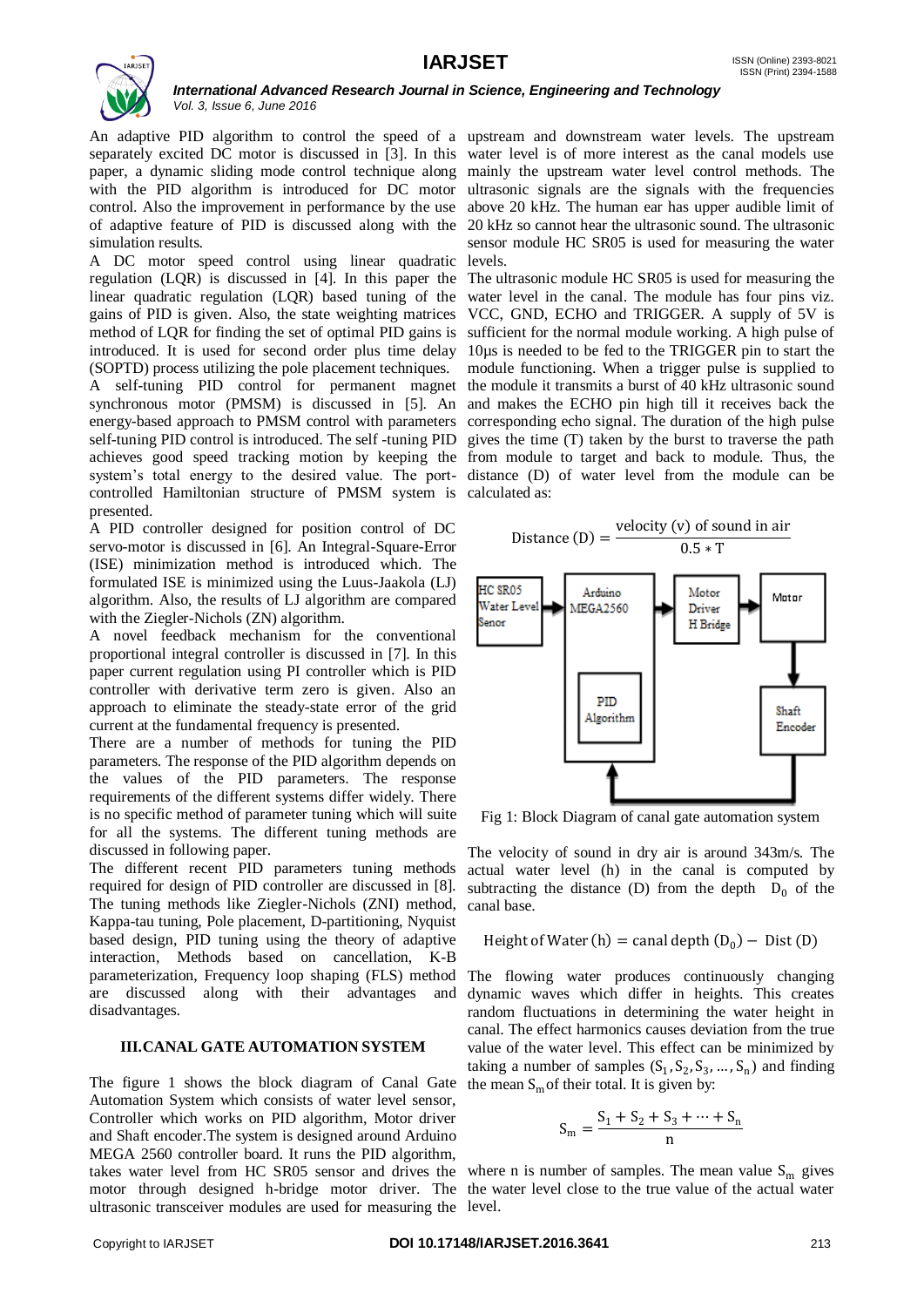

*International Advanced Research Journal in Science, Engineering and Technology Vol. 3, Issue 6, June 2016*

The PID algorithm is a robust, flexible control algorithm which leads the closed loop system towards the zero steady state error. The response of the PID algorithm depends on the P, I, D coefficients and the error (e) which is the deviation of actual process variable and set point. The upstream water level is the process variable in the proposed system. The PID algorithm program is dumped in the microcontroller. Thus, it acts as the PID controller. The P, I, D and the desired set point are fixed through programming. The controller gets the input from the level sensors. The controller determines the difference between the actual water level and the set point upstream water level. This gives out the amount of error signal. The controller then computes the amount of response required to achieve zero error signal.

A 12V DC motor is used to drive the mechanical gate control structure. The motor shaft drives the geared assembly which reduces the load on motor shaft. The canal gate is attached directly to the geared assembly. The motor draws high current due to loaded condition. The motor is controlled through pulse width modulation (PWM). In order to drive the motor with high current through pulses a motor driver is necessary. The commercially available high current PWM H-Bridge motor drivers ICs are expensive. Thus, a custom high current PWM controlled H-Bridge circuit is designed. It contains 2 PNP and 2 NPN power transistors, 4 base current control registers, 4 freewheeling diodes to pass back electromotive force and heat sinks as pulsating high currents heats up the power transistors.

The gate needs to be driven precisely to produce the correct output deviation. Thus, for the controlled shaft rotations the shaft encoder is attached with the motor shaft. The shaft encoder contains a circular opaque disk with small hole on its perimeter. There are two LEDs and two phototransistors on either side. It tracks the direction and amount of rotations of the motor. The data related to the gate opening is thus tracked using shaft encoder which feeds to the controller.

#### **IV.SYSTEM FLOW**

Logic flow of system is as follows and shown in figure 2.

- **1.** Initially the values of P, I and D coefficients are determined and set.
- **2.** The upstream water level is continuously read.
- **3.** The deviation of the upstream water level from the set point is computed.
- **4.** The PID algorithm computes the response as per the error signal value generated because of the difference between the desired water level and actual water level in the canal.
- **5.** The motor is then operated accordingly so that error value tends toward zero.

The shaft encoder data is read continuously for the period of motor movement. The encoder tracks the direction and number of revolutions of motor.

Steps 2 to 5 are repeated till the upstream water level stabilizes in the allowable tolerance limits.



Fig 2: Flow chart of canal automation system

## **V. RESULTS**



The figure 3 shows the PID output generated by first instantiation of PID algorithm when desired water level (DWL) is greater than actual water level (AWL). The above plot clearly shows that with the positive error the designed system achieves the zero steady state error within short time interval. The PID output is a function of the error generated between the two water levels.